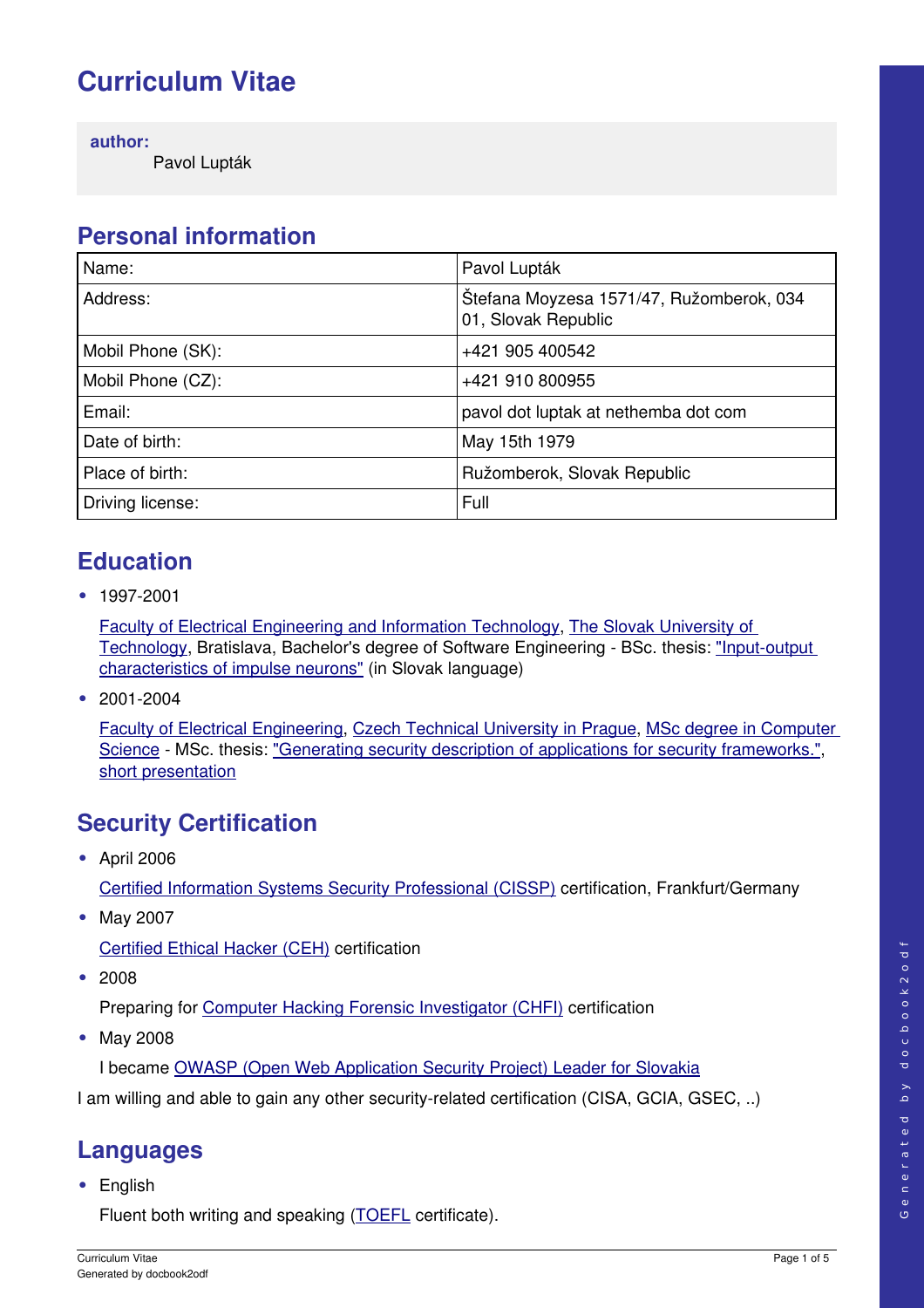**•** Spanish

Very good (practical experiences from Mexico, Peru, Chile and Spain).

**•** Slovak

The mother language.

## **Work Experience**

**•** 1999 2000 [S&T, Bratislava](http://www.snt.sk/)

Contract work for Slovak Telecom, the distributed shut-downing UPS system for HP-UX development (in C/perl).

**•** 2000 August 2001 [UI42 s.r.o, Bratislava](http://www.ui42.com/)

Securing and administration of the most visited job portal in Slovakia www.profesia.sk, the intranet & internet company [www.ui42.com,](http://www.ui42.com/) a lot of client's servers [\(www.pcrevue.sk,](http://www.pcrevue.sk/) [www.limba.sk,](http://www.limba.sk/) ..), experience in creating security audits and consulting.

• September 2001 - December 2001 [LMC, Prague](http://www.lmc.cz/)

Development and maintenance of the complex monitoring system based on [Netsaint](http://www.netsaint.org/) for [www.jobs.cz](http://www.jobs.cz/)

**•** January 2002 January 2008 [ICZ, Prague](http://www.i.cz/)

Security Consultant focused on securing and administration of central servers of **The University** [of Economics, Prague,](http://www.vse.cz/) [Czech National Radio,](http://www.cro.cz/) [Czech post services,](http://www.ceskaposta.cz/) network & server security, creating large penetration tests and security audits for Czech government institutions, almost all Czech mobile operators, American corporations and other international customers.

**•** February 2008 [Nethemba s.r.o, Bratislava](http://www.nethemba.com/)

Owner, CTO and Lead Security Consultant of the security-based company Nethemba s.r.o. focused on comprehensive penetration tests and security audits, proposing ultra secure solutions, VOIP solutions, clusters, consulting & training in security areas.

## **Consultancy Experience**

- A lot of large penetration tests for international online-casinos, Czech banks, Slovak insurance companies, American corporations, etc.
- Design and implementation of [the](http://www.profesia.sk/en/) load balanced and high availability cluster (11 servers) for the [biggest job portal in Slovakia](http://www.profesia.sk/en/) for Profesia s.r.o. (owned by [Daily Mail and General Trust plc](http://www.dmgt.co.uk/aboutdmgt/) -[DMGT\)](http://www.dmgt.co.uk/aboutdmgt/).
- **•** Design and implementation of the load balanced and high availability cluster (6 servers) for [the](http://www.limba.com/) [biggest "reservation of accommodation" portal in Slovakia](http://www.limba.com/) for Limba s.r.o.
- Design and implementation of [the](http://english.etrend.sk/) load balanced and high availability cluster (4 servers) for the [biggest economic & business portal in Slovakia](http://english.etrend.sk/)
- Design and implementation of the antispam and antivirus mail clusters for [UI42 s.r.o.,](http://www.ui42.com/) [Profesia](http://www.profesia.sk/en/) [s.r.o,](http://www.profesia.sk/en/) Faculty of Philosophy - Comenius University in Bratislava

# **Academical Experience**

**•** 2000 2002 [Kmit, Bratislava](http://www.kmit.sk/)

Securing and administration of the large collegiate network on the college dormitory SD-Mladosť for students of FEI-STU.

**•** 2001  [Strahov Network](http://www.sh.cvut.cz/)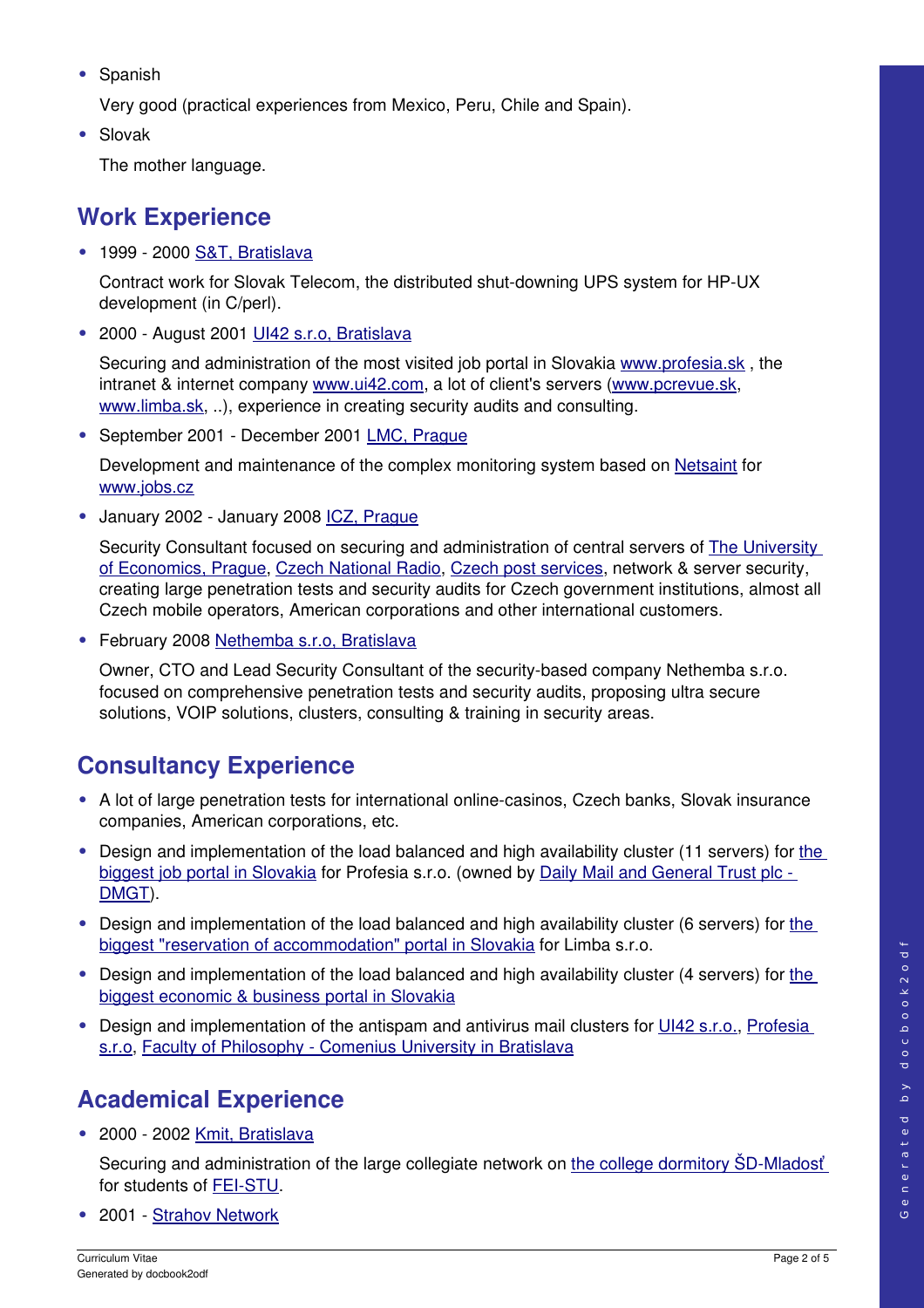Administration of the central SMTP/DNS/DHCP server on [Sillicon Hill,](http://www.sh.cvut.cz/) the college dormitory of Czech Technical University.

• 2001 - Together with [Michal Medvecký](mailto: michal at medvecky dot sk) and [Antonín Král](mailto: A dot Kral at bobe dot cz) we founded an international security conference [OpenWeekend](http://www.openweekend.cz/)

#### **Lecturing and papers**

I have 8 years of experience in lecturing at various security conferences

**•** [Prielom \(blackhat magazine\),](http://www.hysteria.sk/prielom/) February 2000

Paper (in Slovak language) about **HEAP & BSS** overflows

**•** [Prielom \(blackhat magazine\),](http://www.hysteria.sk/prielom/) September 2000

Paper (in Slovak language) about [Exploiting binaries through PLT \(procedure linkage table\) and](http://www.hysteria.sk/prielom/15/#7) [GOT \(global offset table\)](http://www.hysteria.sk/prielom/15/#7)

- Security of data in information systems seminar in [Kongresove centrum,](http://www.kcp.cz/) Prague, 24-25.4.2001 Common vulnerabilities and practical hacking demonstration
- **•** [Openweekend security conference,](http://www.openweekend.cz/) Prague, September 2001

Practical hacking demonstration, presentation about [Linux advanced packet filtering](http://server1.streaming.cesnet.cz:8080/rams/ow2-fw-linux.ram)

- **•** [Hysteria blackhat session,](http://www.hysteria.sk/) Bratislava, July 2003 [Attacks and defence on physical/link layer of 802.11 \(in Slovak language\)](http://hq.alert.sk/~wilder/MITM-hysteria/)
- **•** [Hysteria blackhat session,](http://www.hysteria.sk/) Bratislava, April 2004

[Presentation about NSA SELinux](http://hq.alert.sk/~wilder/SELinux-hysteria/foilgrp01.html) and my proposed [Security Description of Applications for](http://hq.alert.sk/~wilder/cv/diploma.pdf) [Security Framework](http://hq.alert.sk/~wilder/cv/diploma.pdf)

- **•** [Openweekend security conference,](http://www.openweekend.cz/) Prague, October 2004 NSA Security-enhanced Linux
- **•** [Openweekend security conference,](http://www.openweekend.cz/) Prague, October 2005 [802.11 Wireless Attacks](http://www.openweekend.cz/slides/ow_2005/wifi-attacks.pdf)
- **•** [CVTSS \(Czech organization for telecommunication networks\),](http://www.cvtss.cz/) Prague, November, 2005 [802.11 Wireless Attacks & Detection/Defense](http://hq.alert.sk/~wilder/CVTSS/)
- **•** [Network Security Congress,](http://konferencje.software.com.pl/cz/conferences/gigacon/kbskongresbezpecnostisiti.html) Prague, April, 2007 [New web applications attacks & protection](http://hq.alert.sk/~wilder/new_web_attacks.pdf)

## **Security auditing & penetration testing skills**

I have 9 years of experience in creating security audits and penetration tests.

- Deep knowledge of OSSTMM Open Source Security Testing Methodology Manual, [OWASP](http://www.owasp.org/index.php/OWASP_Testing_Guide_v2_Table_of_Contents) [testing guide,](http://www.owasp.org/index.php/OWASP_Testing_Guide_v2_Table_of_Contents) [ISO 17799](http://en.wikipedia.org/wiki/ISO_17799) and [ISO 27001](http://en.wikipedia.org/wiki/ISO_27001)
- **•** Knowledge of many security scanners and exploiting frameworks
- **•** 10 years of experience in manual seeking of buffer/heap overflows, race conditions, web application vulnerabilities (SQL injection, XSS, CSRF, directory traversal, ..) and other serious vulnerabilities
- **•** Network / local auditing of all operating systems
- **•** Wireless network auditing
- **•** Web application testing (deep knowledge of Burpsuite, WebScarab, Paros, SpikeProxy,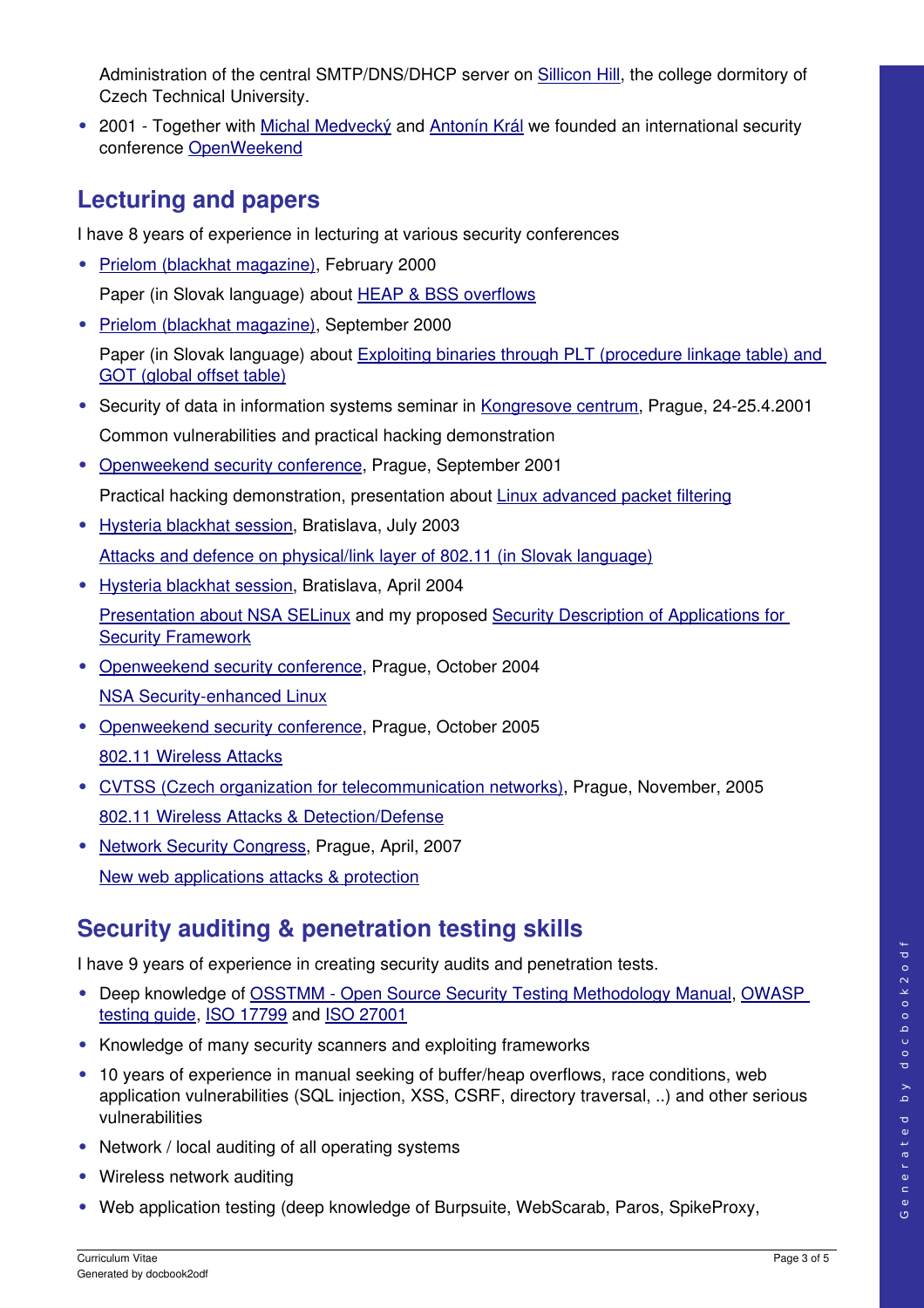CAL9000) according to the OWASP Testing Guide

- **•** Auditing of mobile phones & PDAs
- **•** Source code audit (PHP, perl, C, dot net, java)
- **•** Experience with social engineering (simulating of phishing attacks)

#### **Programming languages**

I have 13 years of experience and knowledge in (userspace, application, server, network) programming in various languages (including low-level assembler programming), bug-tracing and code auditing.

- **• ASM (x86, Alpha, 6502)** writing shell codes, reverse engineering, own 3D engine
- **• C** my second native language, the most large projects (e.g[.TTT talker\)](ssh://ttt.sk) I wrote in pure C, also have experience with security source code audit
- **• C++** my bachelor thesis was written in C++, experience with [QT graphics library](http://www.trolltech.com/products/qt)
- **XML/XSLT** my master thesis was written in XSLT language
- **Perl** I coded the distributed shut-downing UPS system for Slovak Telecom
- PHP, Javascript, Java security source code audit
- **PL/SQL, Lisp, Prolog, Visual Basic, Pascal** many academical projects I wrote in these languages
- **• Script languages (bash, awk, sed, ..)** daily usage

#### **Technologies**

I have 11 years experience in Unix systems (Linux, all BSD systems, Solaris, HP/UX, AIX, ..), detailed knowledge of TCP/IP networking, load balancing, fail-over clusters, web servers and various other technologies

- **• Ultra secure OS [\(NSA SELinux,](http://www.nsa.gov/selinux/) [RSBAC,](http://www.rsbac.org/) [Medusa DS9,](http://medusa.fornax.sk/) [GRSecurity](http://www.grsecurity.net/)** I have a deep knowledge of NSA SELinux (I used it in my master thesis as the main security framework)
- **Firewalling** iptables, ipfw, ipf, Cisco/PIX IOS, Apache mod security, [kernun application firewall,](http://www.tns.cz/english.html) [Zorp Apllication Gateway](http://www.balabit.com/products/zorp/)
- **• VPNs** OpenVPN, CiscoVPN, various IPSEC implementations
- **• PKIs** OpenCA, NewPKI, PyCA, SimpleCA, IDX-PKI
- **IDS** snort, prelude
- **• Honeypots** honey pot project, sebek, also I wrote own patches to SSH to monitor the attackers
- LVS HA clusters lvs, Idirectord, heartbeat, keepalived I implemented many production clusters
- **• Various databases (MySQL, PostgreSQL, Oracle)** experience with MySQL cluster
- LDAP I use OpenLDAP as a main backend for large-scale mail clusters
- **Antispam/antivirus mail clusters** postfix, amavisd-new, clamay, spamassassin, pyzor, razor, dccproc - I designed and implemented many big mail clusters (up to 20000 users)
- **• IP Telephony** I wrote my own patches to Asterisk SVN trunk and proposed large call centers
- **• Virtual machine technologies** I have experience with KVM, XEN and VMWare
- **• Latex, XML DocBook** I wrote my bachelor thesis in Latex and my master thesis in XML